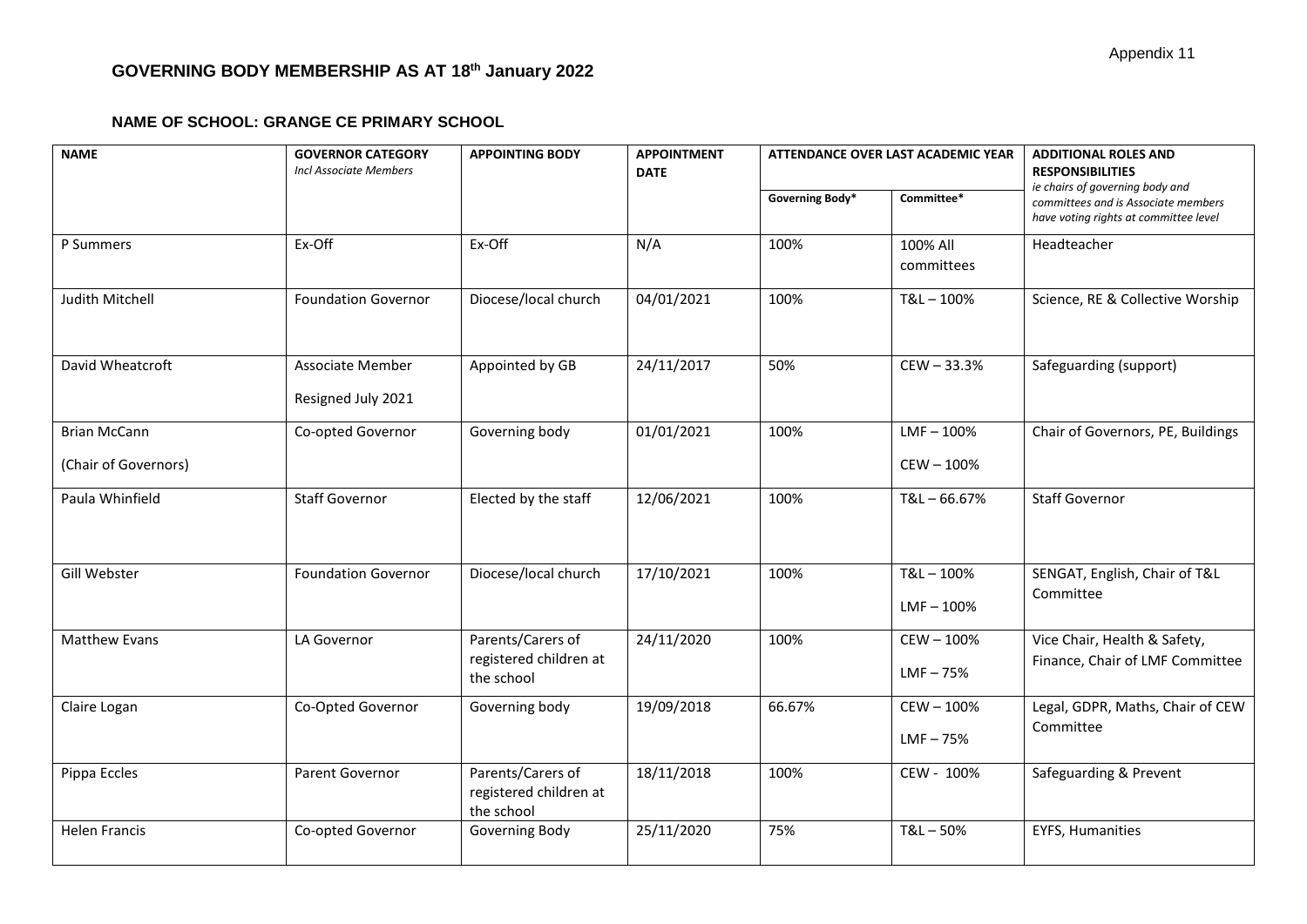| Appointed 25/11/2020                                     |                    |                                                           |            |      |                                         |                    |
|----------------------------------------------------------|--------------------|-----------------------------------------------------------|------------|------|-----------------------------------------|--------------------|
| Paul Johnson<br>Appointed Jan 21 & Resigned July<br>2021 | Parent Governor    | Parents/Carers of<br>registered children at<br>the school | 01/01/2021 | 100% | T&L-50%                                 |                    |
| Sarah Baker                                              | Parent Governor    | Parents/Carers of<br>registered children at<br>the school | 01/01/2021 | 100% | $CEW - 50%$                             | ICT. Website       |
| Rachel Bagshaw                                           | Parent Governor    | Parents/Carers of<br>registered children at<br>the school | 27/09/2021 | n/a  | n/a                                     |                    |
| Joanne Garnett                                           | Clerk to Governors | N/A                                                       | N/A        | 100% | 100% committees<br>Except T&L<br>66.67% | Clerk to Governors |

**\* Percentage or actual number**

# **The constitution of the governing body is as follows:**

- 3 Parent governors
- 1 Local Authority Governor
- 1 Headteacher
- 1 Staff governor
- 3 Foundation governors (currently a vacancy for ex-officio governor)
- 3 Co-opted governors
- 1 Associate Member

Term of office for all governors is 4 years. Associate Membership will be reviewed annually at first FGB Meeting of the academic year.

## **Committee Structure is:**

Full Governing Body

Leadership Management & Finance Committee